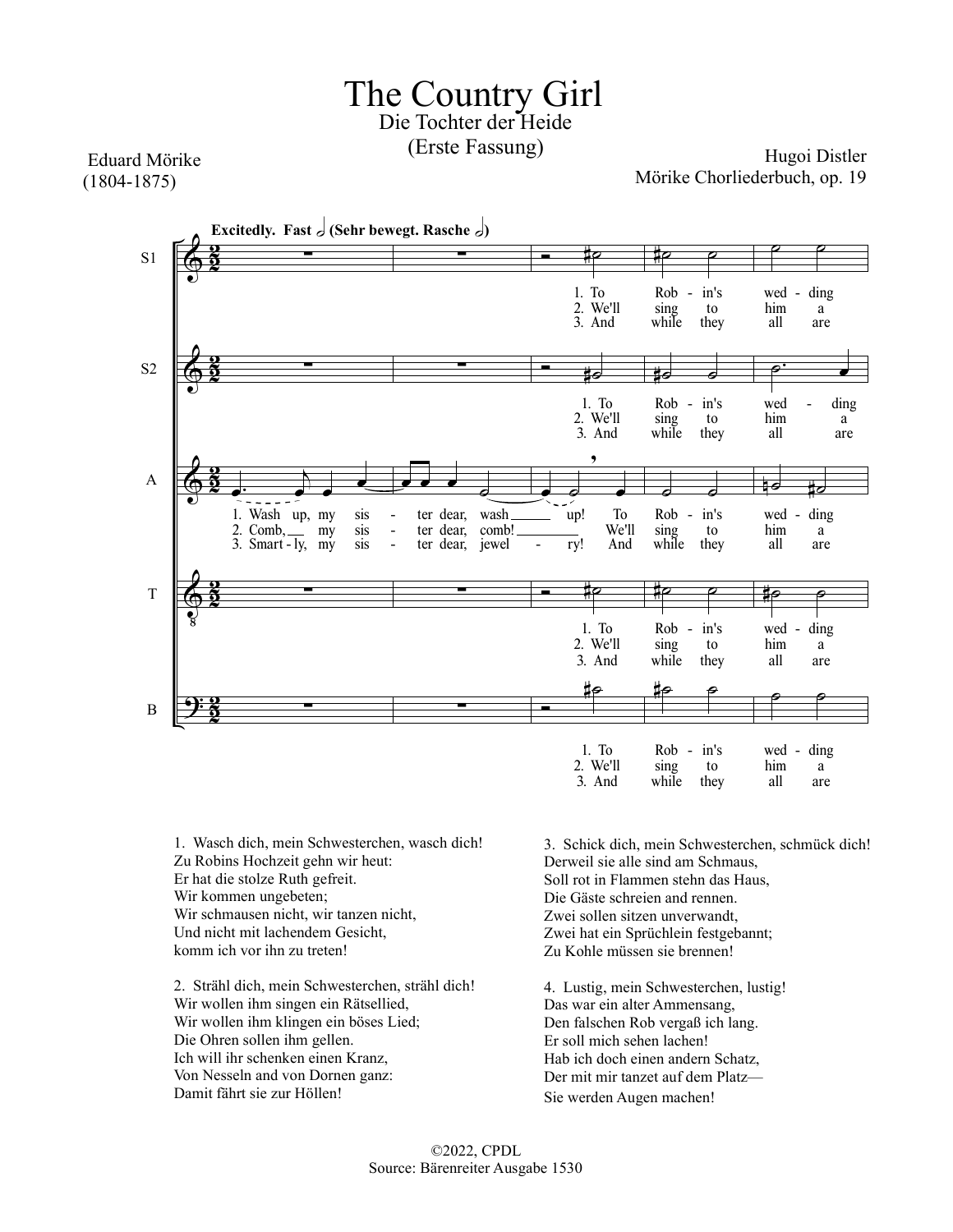The Country Girl, p. 2



\*) If this is too low, from this point for 5½ measures may be taken an octave higher. (Soweit zu tief, von hier an während der nächsten 5½ Takte in die höher Oktave übergeben.)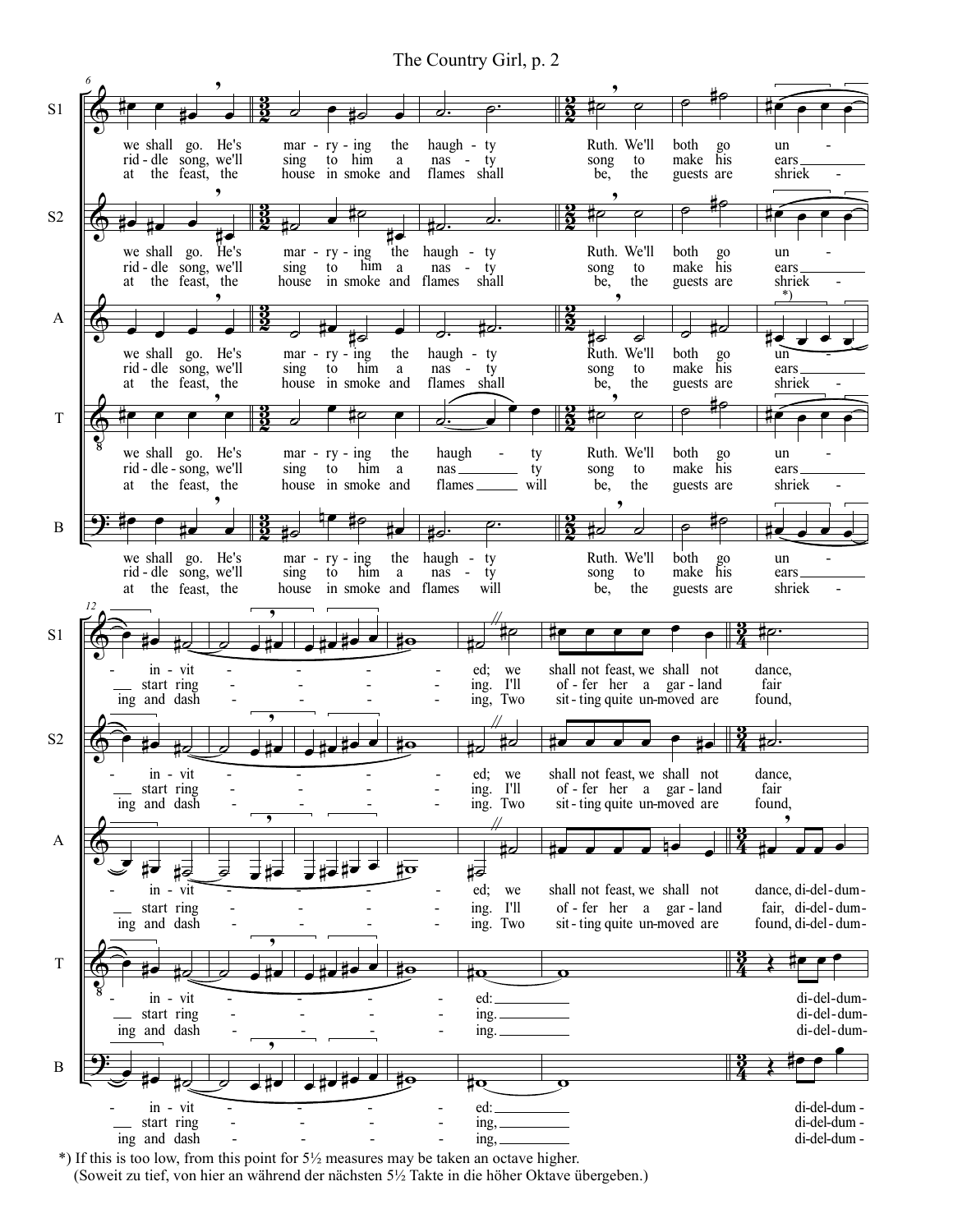The Country Girl, p. 3

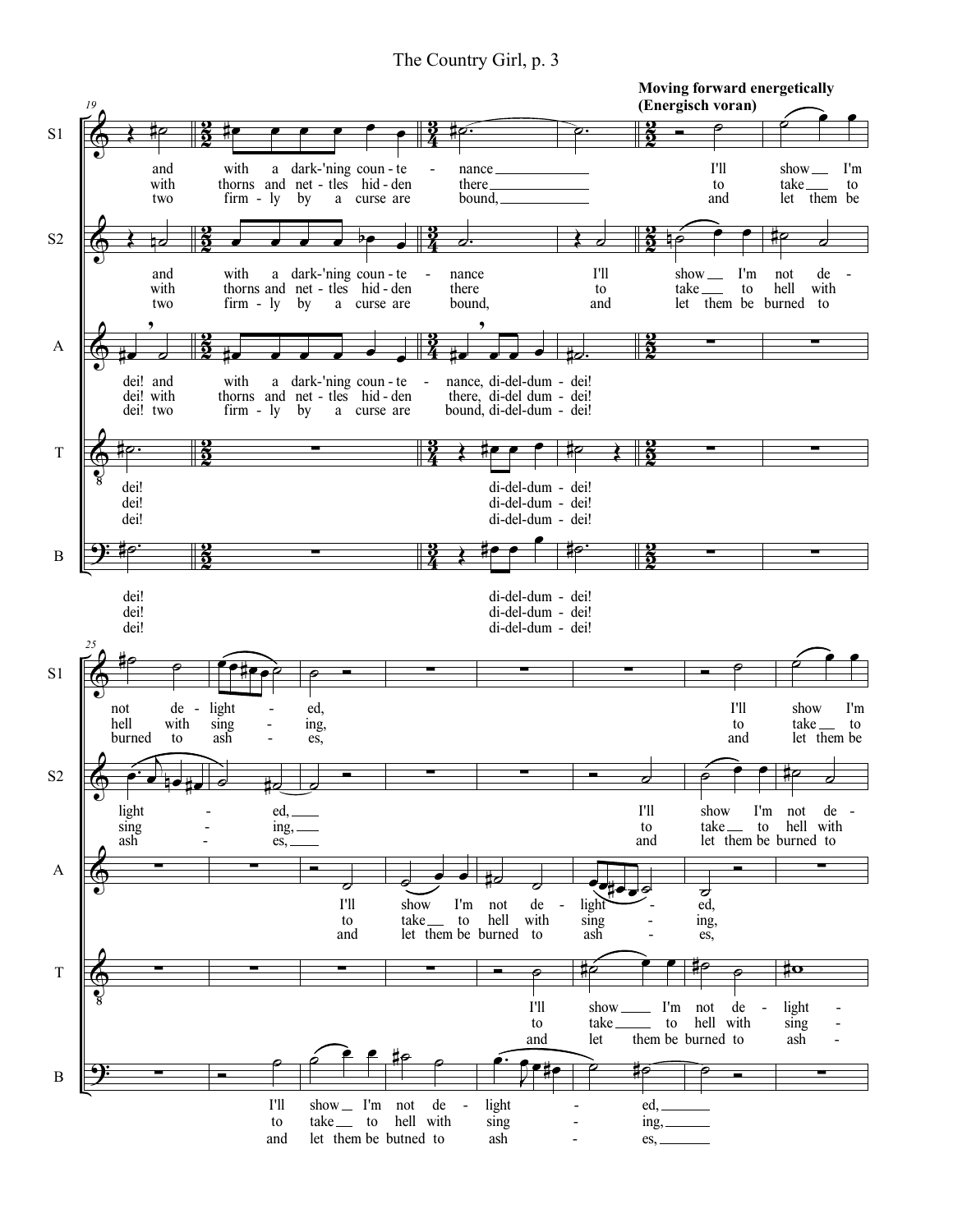The Country Girl, p. 4

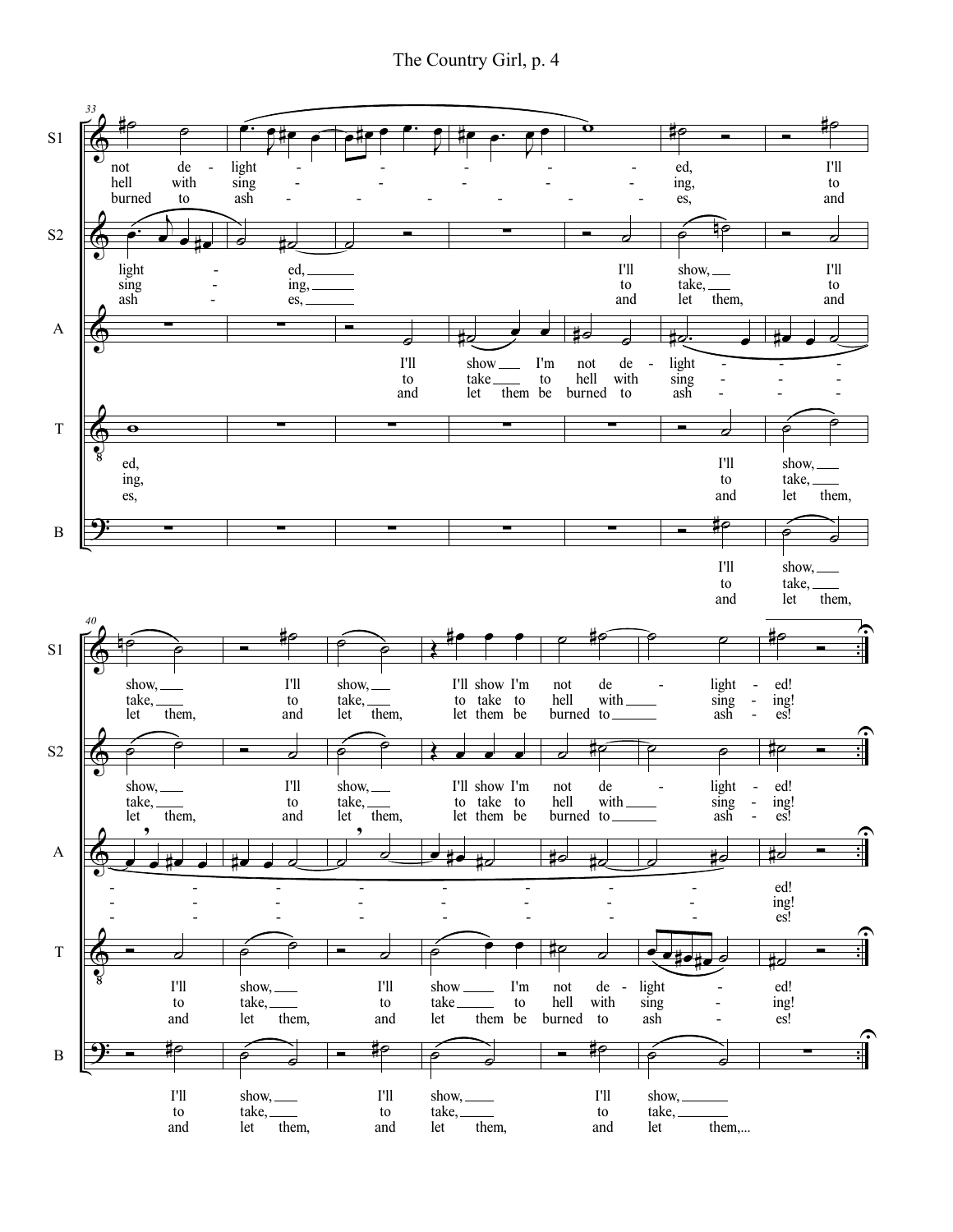

\*) Zeitmaß des Anfangs (Rasche  $\frac{1}{2}$  jedoch gleichmäßig zart und leicht)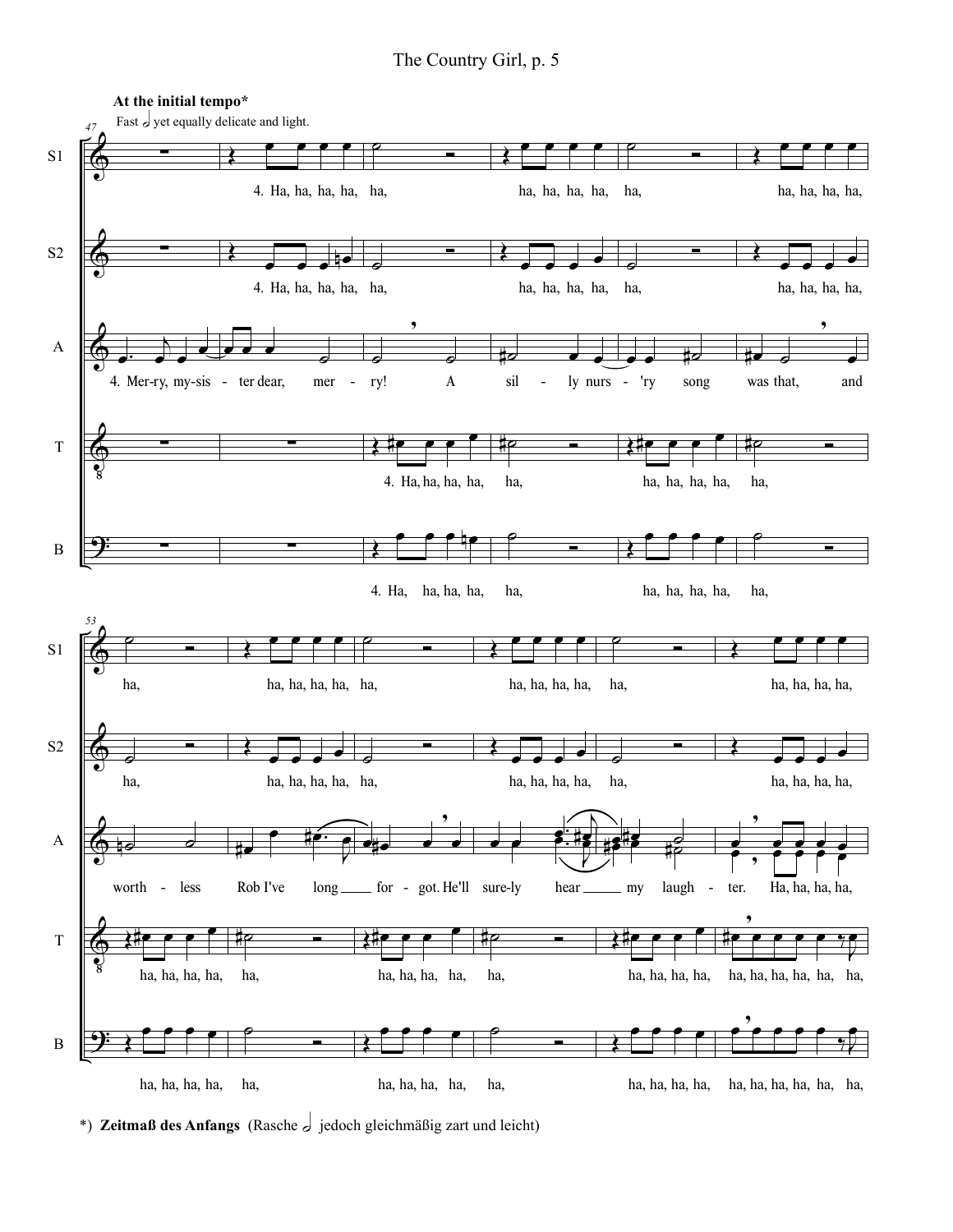